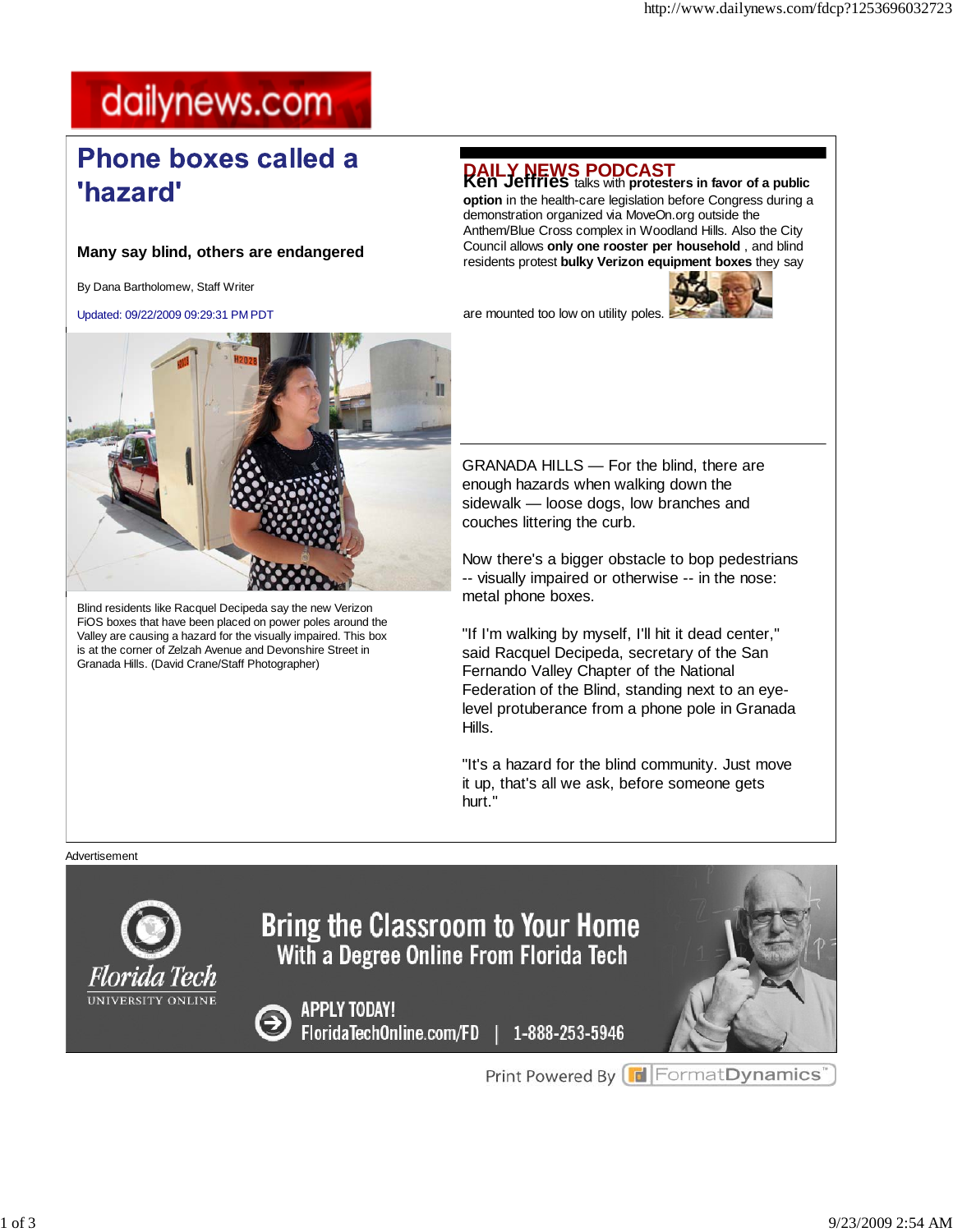# dailynews.com

A growing number of city officials, neighborhood groups and advocates for the disabled are objecting to the hundreds of high-tech phoneequipment boxes popping onto public rights of way.

A meeting is scheduled today between opponents of the boxes and Verizon officials, who maintain their equipment is safe. On Friday, the city Public Works Commission will vote on whether to ban the street-level telephone boxes.

The large metal cabinets can jut two feet across city sidewalks from knee-level to the top of one's head. In addition to being a hazard to pedestrians, some say they serve as blackboards for graffiti taggers.

They also can prevent motorists pulling out of their driveways from seeing oncoming cars.

"They're ugly," said Jerry Askew, a board member of the Granada Hills South Neighborhood Council, the first of many to oppose the boxes. "They're blight. They're a hazard.

"If a kid is riding down the street on a bike, they can smack right into one."

Since last fall, Verizon has mounted 267 of its low-lying metal cabinets on utility poles citywide to speed voice, video and other communications.

The company plans to add another 500 of its socalled FiOS boxes and is seeking permission to operate the sidewalk fiber optic distribution hubs.

The city contends the phone company broke local laws by installing boxes that block pedestrian rights of way, while others say the company violated state building codes and federal laws protecting the disabled.

The bureaus of Street Services and Engineering filed a joint report recommending Verizon be banned from operating its pole-mounted cabinets.

Verizon, according to the report, said it mounted them three feet off the ground for "worker convenience and lower cost."

It said Verizon contends its status as a telecommunications company allows it to place equipment in public rights of way, including sidewalks.

"We feel the boxes were properly placed, but are working with the city to reach a solution that is agreeable

**Wednesday's Poll**

**Do you think Verizon s phone box placement is dangerous for pedestrians? See related story Past poll results**

#### Advertisement



Print Powered By FormatDynamics